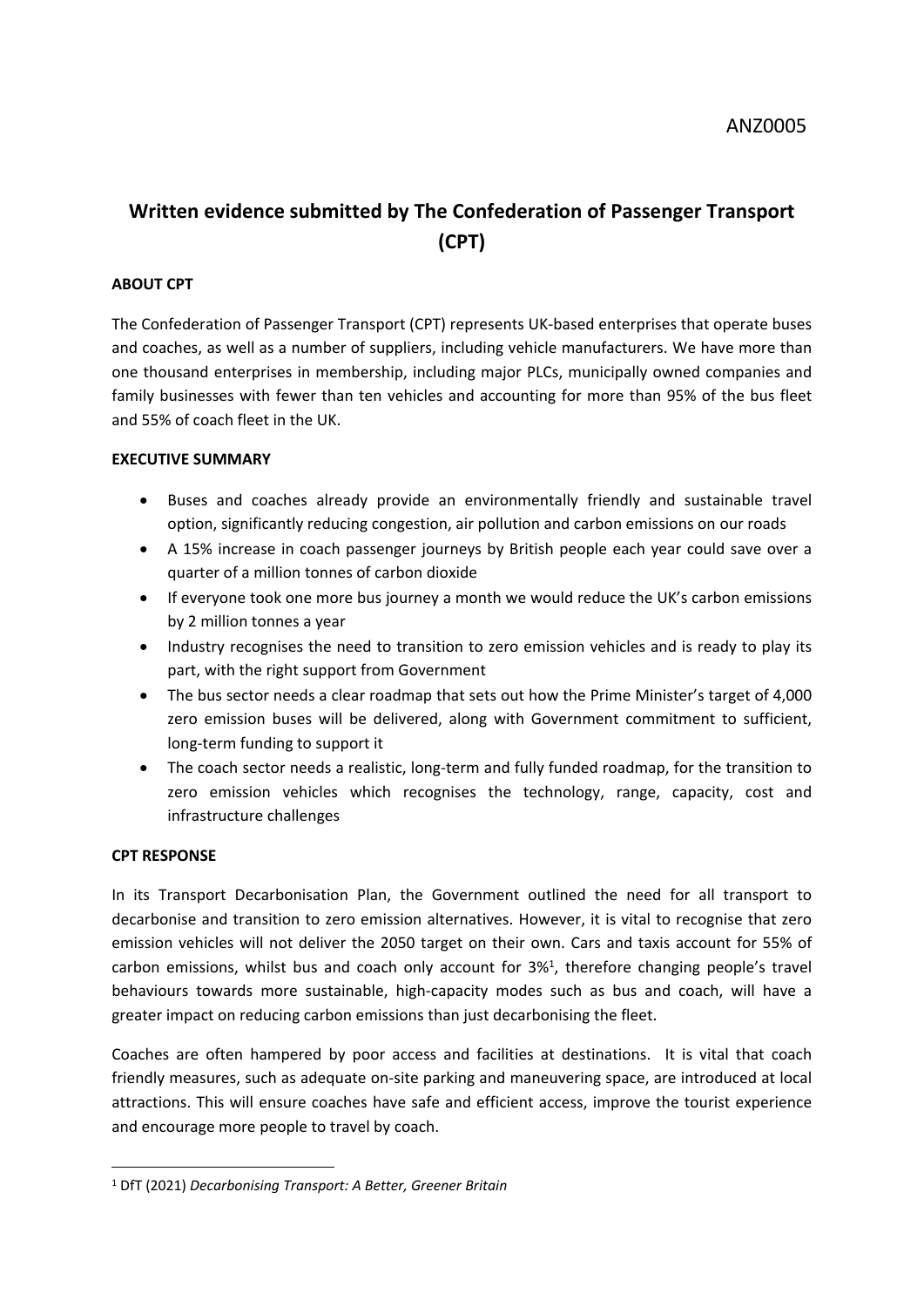Increasing congestion levels leads to increased bus journey times and reduced reliability, which we know discourages people from using the bus. Investment in bus priority measures such as priority at junctions and traffic lights and bus only roads will decrease bus journey times and increase passenger numbers.

It is vital bus and coach are put first on our road networks to encourage more people on board and to enable them to deliver their full environmental benefits.

A 15% increase in coach passenger journeys by British people each year could save over a quarter of a million tonnes of carbon dioxide, and if everyone took one more bus journey a month we would reduce the UK's carbon emissions by 2 million tonnes a year.

### **Transition to zero emission buses**

Bus operators have already invested £2 billion in new, cleaner and greener buses over the last five years, meaning the UK now has its cleanest ever bus fleet. Nonetheless they recognise the need to go further. The industry welcomed the Prime Minister's pledge to support further investment in ultra-low and zero emission buses during this Parliament, with a commitment to delivering 4,000 new zero emission buses. These new green buses could reduce carbon dioxide emissions by 2 million tonnes.

The industry welcomed the Zero Emission Bus Regional Areas scheme as a first step in delivering the 4000 zero emission bus commitment. However, the Government has itself admitted that to date it has only so far allocated funding to support the delivery of 900 buses, falling far short of the Prime Minister's target.

The industry now needs a clear roadmap setting out how the Prime Ministers target will be delivered, along with Government commitment to sufficient, long-term funding to support it. This will provide the certainty needed for investment and allows all those involved to prepare their teams, resources and business plans to deliver the change as cost-effectively as possible and maximise the investment from Government.

Without a clear roadmap we risk a situation where the Prime Minister's pledge will be extremely challenging to meet and the wider transition to zero emission buses more problematic as operators, manufacturers, transport authorities and infrastructure providers all must react to uncoordinated funding announcements making it more costly to the taxpayer to deliver the zero-emission transition.

Any financial support model that is introduced needs to sufficiently incentivise operators to invest. The ZEBRA scheme and its predecessors, whereby Government is funding 75% of the cost difference between a Euro VI diesel bus and a zero-emission bus, goes a significant way towards building a business case for electric, but the comparator whole life cost of diesel continues to outperform electric (and zero emission vehicle more generally). The 75% grant therefore falls short of what is required to underpin volume roll out on its own. This is why the BSOG green incentive (22p per km) announced in the Transport Decarbonisation Plan is welcome and should be a long-term commitment from Government.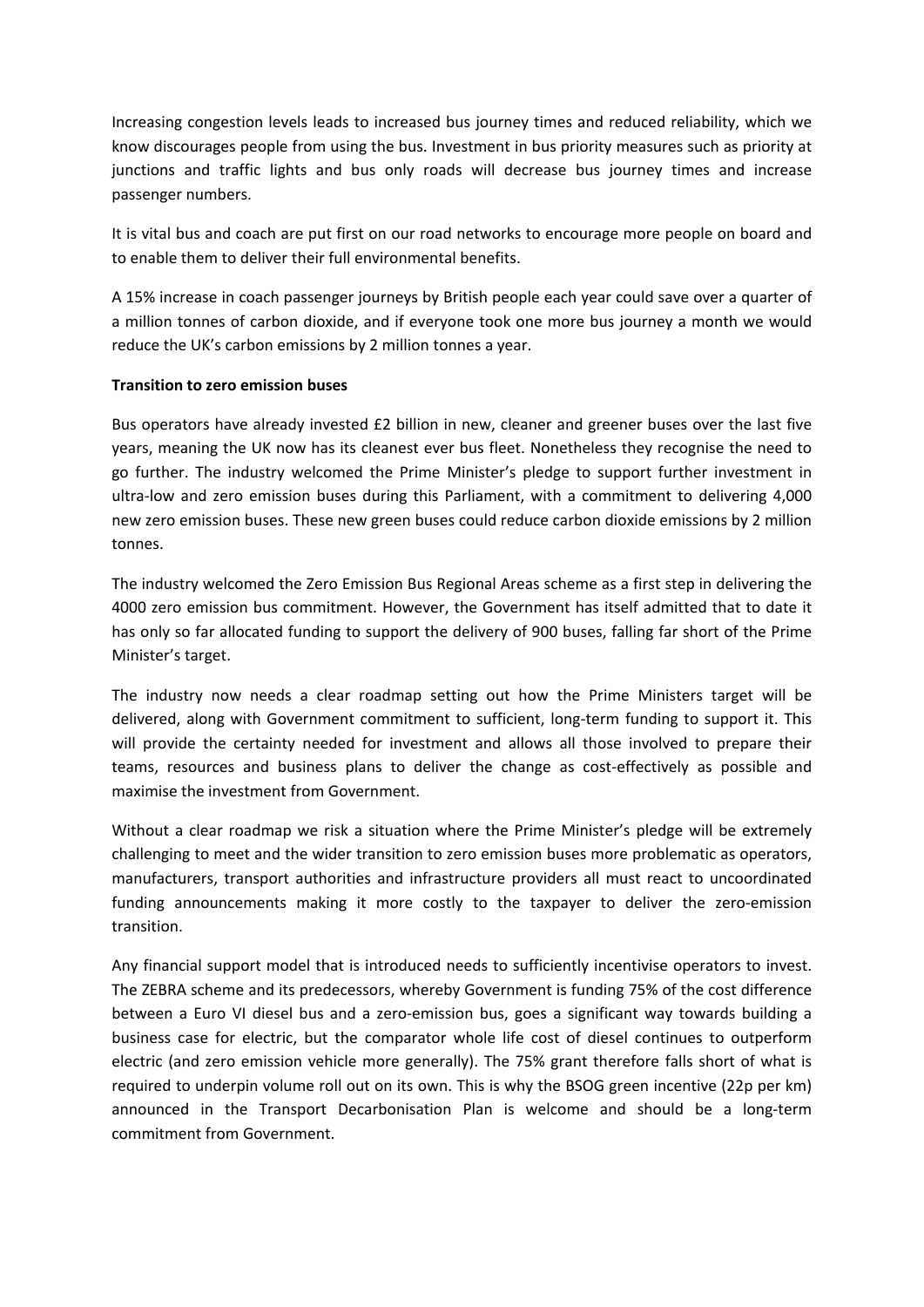Ensuring sufficient infrastructure is in place to support the investment in new cleaner vehicles – for example charging points for electric vehicles on a scale that allows for charging of entire fleet overnight, or a sufficient network of hydrogen refuelling points – is vital. CPT has estimated the cost of upgrading a single depot at around £1.5 - £2m. There may also be additional supplier connection charges which vary from place to place and can currently be anywhere in the range from £50,000 to £3m. The Ofgem proposals in the Access and Forward Charges Significant Code Review to remove the contribution for reinforcement for new demand connections is very welcome in reducing the cost of new charging infrastructure and increasing certainty on the costs of electrification. These proposals should be implemented at the earliest opportunity to support the ongoing bus electrification programme.

The industry recognises that the future of urban road transport lies with zero emission vehicles. The challenge is to ensure that the UK can provide the technology which allows operators to continue to run commercial, economic and efficient high frequency services for at least 21 hours, and ideally 24 hours a day. Continued support from Government is needed to ensure the development of adequate technology and associated supply chains, including battery technology and charging systems, to make this a reality. A zero-emission bus option with sufficient range is not yet available for all duty cycles and the Government should continue to support the development of new longer range zero emission vehicles through the Faraday Institute and Advanced Propulsion Centre to ensure there is a full range of zero emission buses available.

Zero emission buses cannot deliver increased passenger numbers and net zero emissions by themselves. They need the journey time improvements brought about by bus priority measures that place buses first on our road networks. Increasing journey reliability will deliver a more attractive travel option for passengers and encourage more people to switch to travelling by bus, more passengers in turn will reduce the level of government investment required as operators become more able to reinvest in their networks.

### **Transition to zero emission coaches**

We support the ambition set out in the Government's Transport Decarbonisation Plan to move towards zero emission coaches and welcome the Government's commitment to work with all sectors of industry to accelerate the rollout of zero emission vehicles. This support is vital if suitable coach options, with the required further developments in technology, are to come forward in any meaningful number.

We are beginning to see some ultra-low and zero emission capable coaches become available - there are two manufacturers offering electric coaches with a range of between 200 and 300km, a hybrid model is being trialled in the UK and both Compressed Natural Gas and Liquefied Natural Gas models are available. Whilst these developments are great news for the industry and are steps in the right direction, range, infrastructure, capacity and reliability remain concerns for operators. A diesel coach typically has a range of 1600 km, if we are to make the transition to ultra-low or zero emission coaches a reality, support from Government is needed to ensure the continued development of adequate technology.

The cost of ultra-low and zero emission coaches is currently considerably more  $-$  we estimate around 75% more - than the latest Euro VI diesel vehicles. Until prices progressively align, support